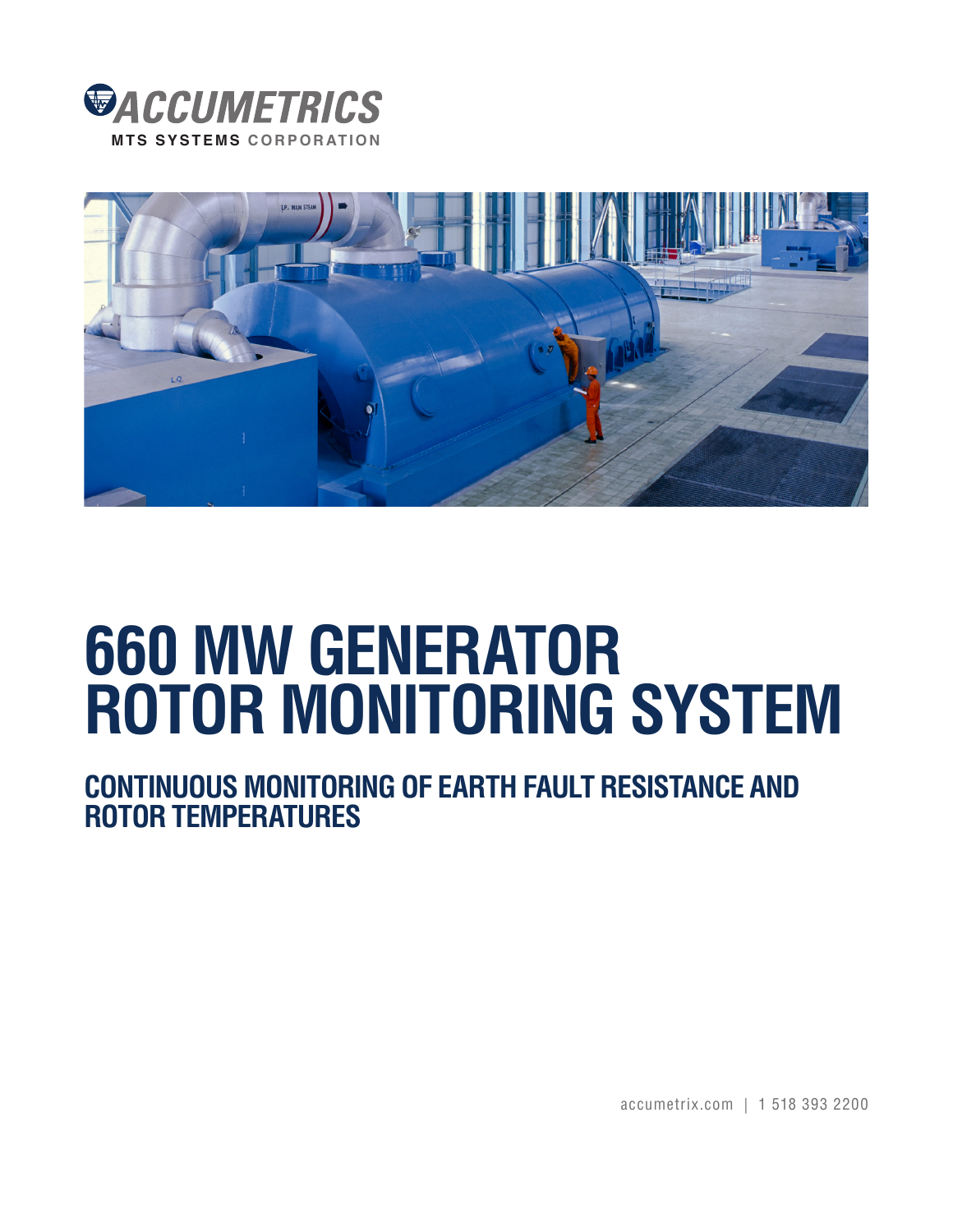## **Application: 660 MW Generator Rotor Monitoring System**

**Continuous monitoring of earth (ground) fault resistance and rotor temperatures for maximizing power output and maintaining safe, dependable operation.** 

**Industry:** Power

**Product:** [AT-7000](http://www.accumetrix.com/Multi-ChannelTelemetry/AT7000) and [EFREM h](http://www.accumetrix.com/GroundFaultProtection)ybrid system

**Parameters measured:** Temperature (32 channels- RTD), Earth Fault Resistance, Field Voltage



A major power producer required monitoring of their 660MW generator to provide both wireless rotor temperature monitoring and earth fault resistance measurement of the isolated (brushless exciter) field coil from the rotor. Thirty two RTD's were installed in the rotor during an outage to provide detailed temperature information during the operation of the generator. Accumetrics AT-7000 precision multichannel digital telemetry design was chosen for the RTD temperature monitoring, and the Accumetrics EFREM (Earth Fault Resistance Monitor) was chosen for the insulation resistance ground fault condition monitoring.

A hybrid mounting package for combining the two telemetry systems at the end of shaft (versus Accumetrics' mid-shaft clamp collar mounted systems) was custom designed for the generator. The above picture shows the hybrid transmitter assembly in the foreground, with the stationary pickup coil on the top of that assembly (see blue ring assembly for the EFREM and AT-7000 stationary induction power/data pickup. The NEMA boxes in the background provide the digital to analog conversion for analog RTD and EFREM outputs and associated Ethernet data outputs.

Benefits of the solution:

 Monitoring of system for maximum safe power output and prevention of catastrophic damage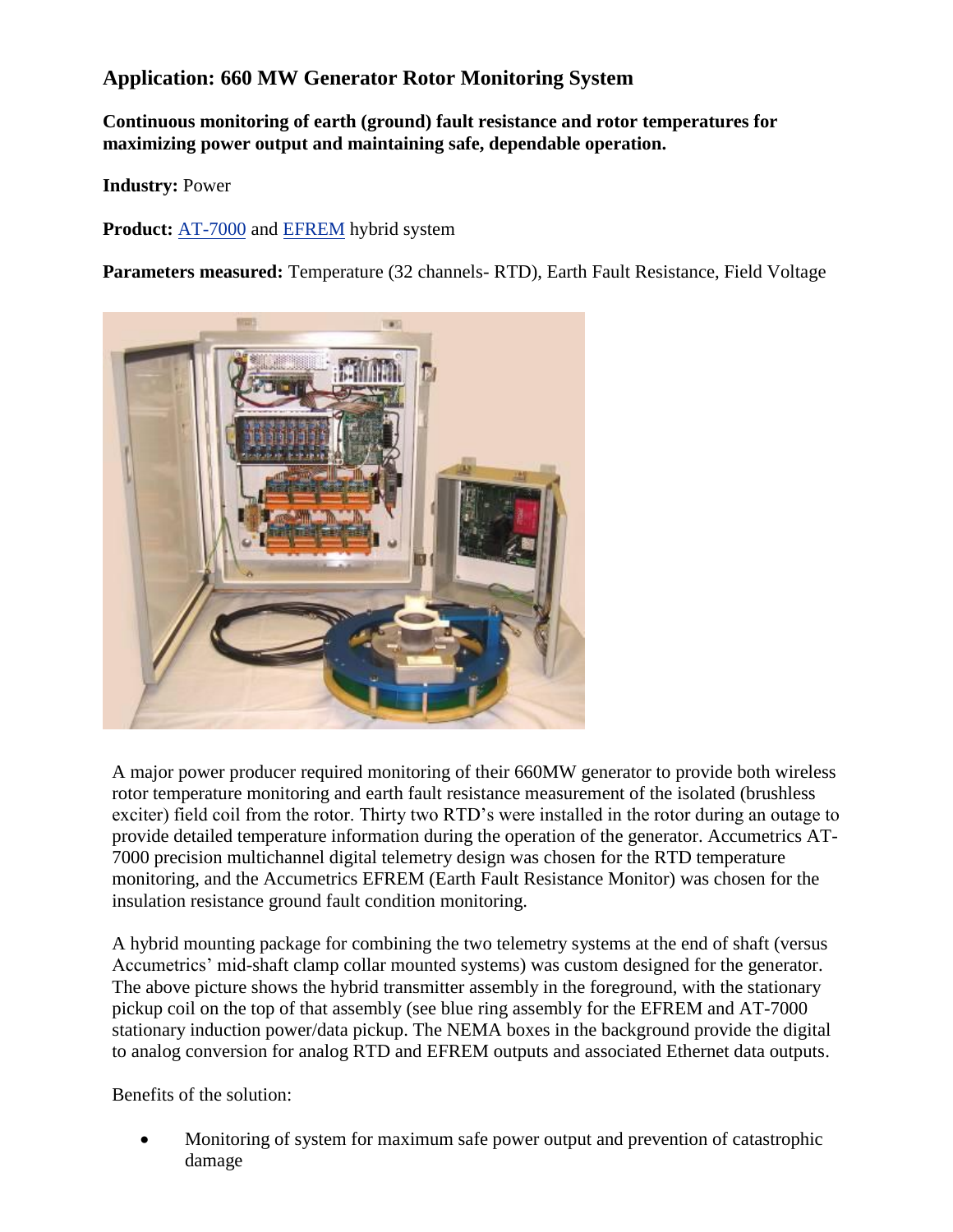- Reliable, and early, ground fault detection to protect the rotor from damage
	- Highly accurate, dependable, and noise-free temperature data:
		- o Precision instrumentation amplifiers are used before digitizing on the rotating shaft
		- o High speed sampling of RTD's provides non-aliased data ---that is very immune to EMI
- Wireless access (instead of troublesome slip rings) to rotor sensor data.
- Continuous trending of actual resistance of the ground faults is provided—not just go/no-go alarms, but useful charting information allowing timely re-prioritization of service!
- User-settable alarm thresholds
- Ethernet communication of data, as well as analog signal output



## **Earth Fault Resistance Monitor**



**EFREM-- Rotor Predictive Maintenance** 



**End of Shaft [AT-7000 s](http://www.accumetrix.com/Multi-ChannelTelemetry/AT7000)ystem for monitoring 16 Strain Gages and 24 thermocouples (on a different generator)**The AT-7000 multichannel system can measure RTD's, Thermocouples, Strain Gages, Pressure transducers, as well as differential Voltages (and Current shunts).

Th[e EFREM E](http://www.accumetrix.com/GroundFaultProtection)arth Fault Resistance Monitor system can measure and trend ground fault resistance (isolated field winding to rotor ground), field voltage, and alarm if thresholds are exceeded. Contact us to request information on this system, or look further at ou[r Products section.](http://www.accumetrix.com/GroundFaultProtection)